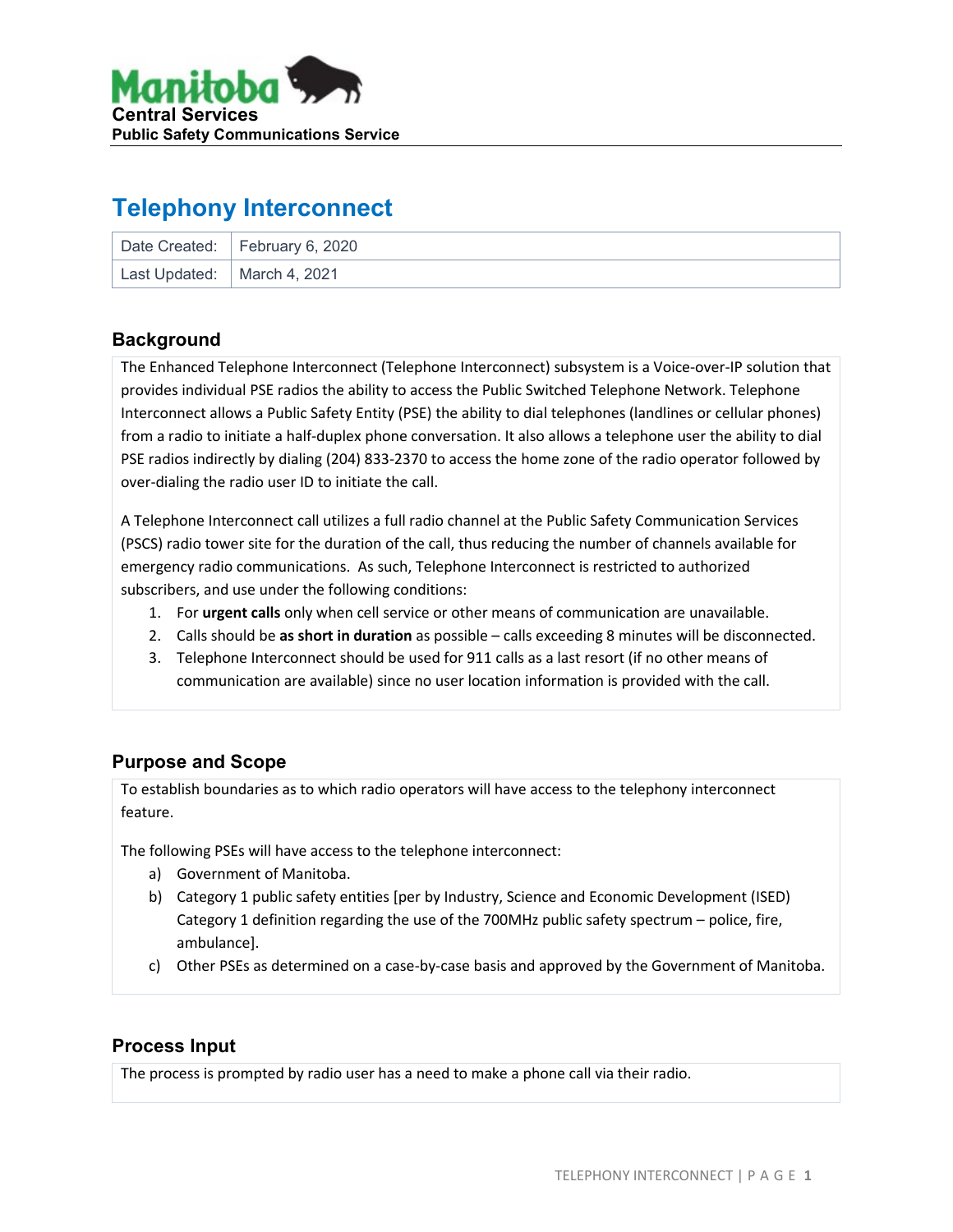#### **Process Flow**

- 1. PSE identifies the need to access telephone interconnect.
- 2. PSE sends an email t[o PSCSSupport@gov.mb.ca](mailto:PSCSSupport@gov.mb.ca) identifying the request.
- 3. PSCS Service Analyst reviews the request and forward onto the IWG for review.
- 4. IWG confirms or denies the change.
- 5. IWG informs the PSCS Service Analyst of the decision.
- 6. PSCS Service Analyst informs the PSE and Bell of the decision.
	- a) If confirmed, Bell applies the base radio configuration parameters to the PSE codeplug ensuring telephone interconnect is included.
	- b) If denied, no changes to the codeplug are made.
- 7. Bell informs the PSE upon completion.